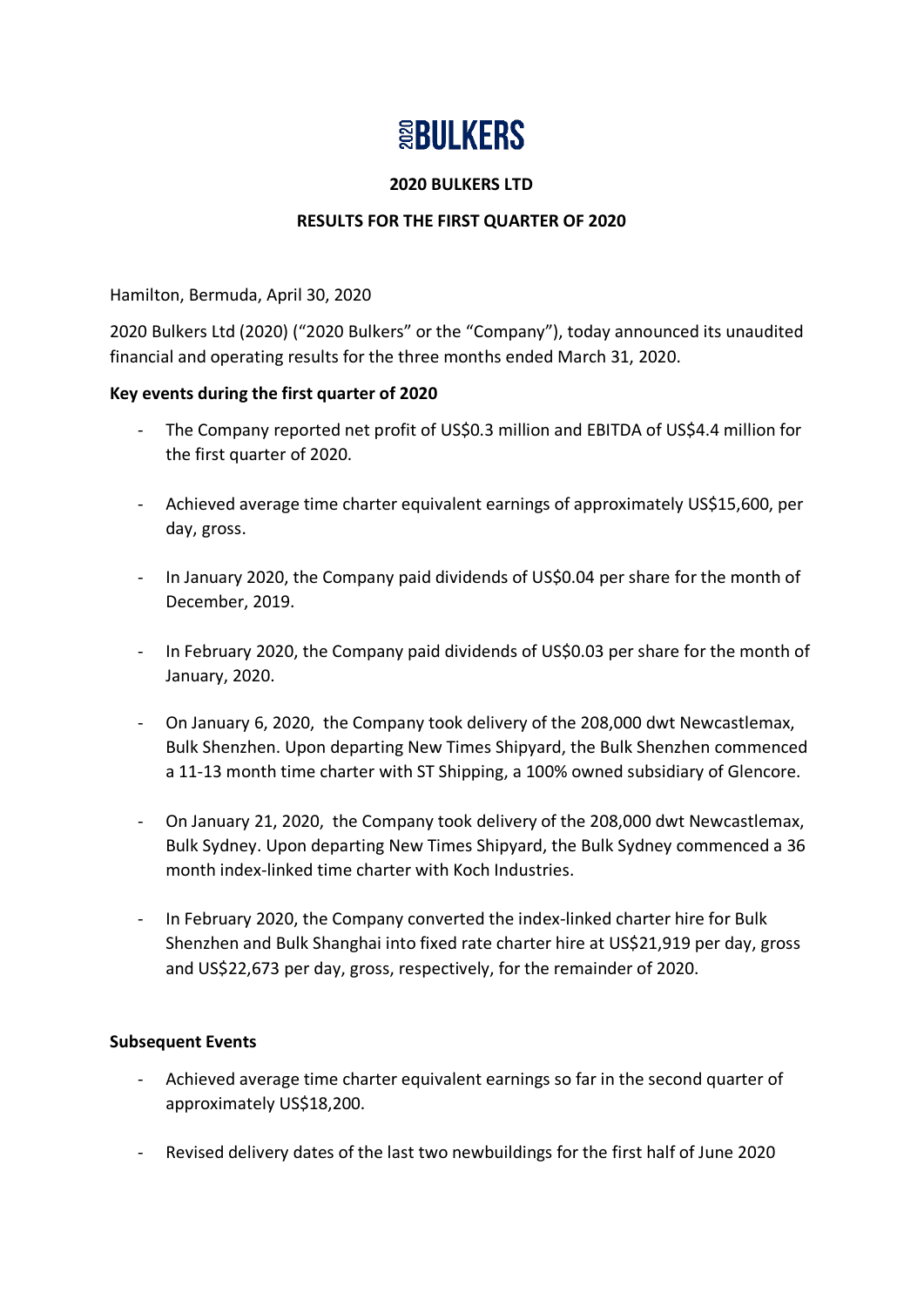- Entered into interest swap arrangements for a notional amount of approximately US\$177 million, effectively securing an all-in interest rate of 3% for the fully drawn amount under the term loan facility

# **Management discussion and analysis**

# *Consolidated Statements of Operations*

# *Three months ended March 31, 2020*

Operating revenues were US\$7.8 million for the three months ended March 31, 2020 (US\$ nil in Q1 2019). The increase compared to the three months ended March 31, 2019 is driven by the vessels "Bulk Sandefjord", "Bulk Santiago", "Bulk Seoul" and "Bulk Shanghai" being in operations for the full quarter and "Bulk Shenzhen" and "Bulk Sydney" commencing their first time charter contracts in January 2020.

Total operating expenses were US\$5.3 million for the three months ended March 31, 2020 (US\$1.4 million in Q1 2019). Total operating expenses consists of vessel operating expenses, voyage expenses, general and administrative expenses and depreciation and amortization.

Vessel operating expenses were US\$2.4 million and US\$nil for the three months ended March 31, 2020 and 2019, respectively. The increase compared to the three months ended March 31, 2019 is due to four vessels in operations for the full quarter and two vessels commencing operations in January 2020.

Voyage expenses were US\$0.2 million for the three months ended March 31, 2020 (US\$ nil for Q4, 2018). The increase compared to the three months ended March 31, 2019 is due to commission and expenses incurred between delivery of Bulk Shenzhen from the yard and delivery on time charter.

General and administrative expenses were US\$0.8 million for the three months ended March 31, 2020 (US\$1.4 million in Q1 2019). The decrease is due to costsincurred in connection with listing of the Company's shares on Oslo Axess as well as higher non-cash share option costs during the three months ended March 31, 2019.

Depreciation and amortization were US\$1.9 million for the three months ended March 31, 2020 (US\$ nil in Q1 2019). The increase compared to the three months ended March 31, 2019 relate to depreciation on vessels delivered during Q3 and Q4, 2019, and Q1 2020.

Total financial expenses, net, were US\$2.2 million for the three months ended March 31, 2020 (US\$ nil for Q1 2019). The principal items in the first quarter were:

- Interest expense of US\$2.1 million, net of US\$0.5 million capitalized
- Foreign exchange loss of US\$0.1 million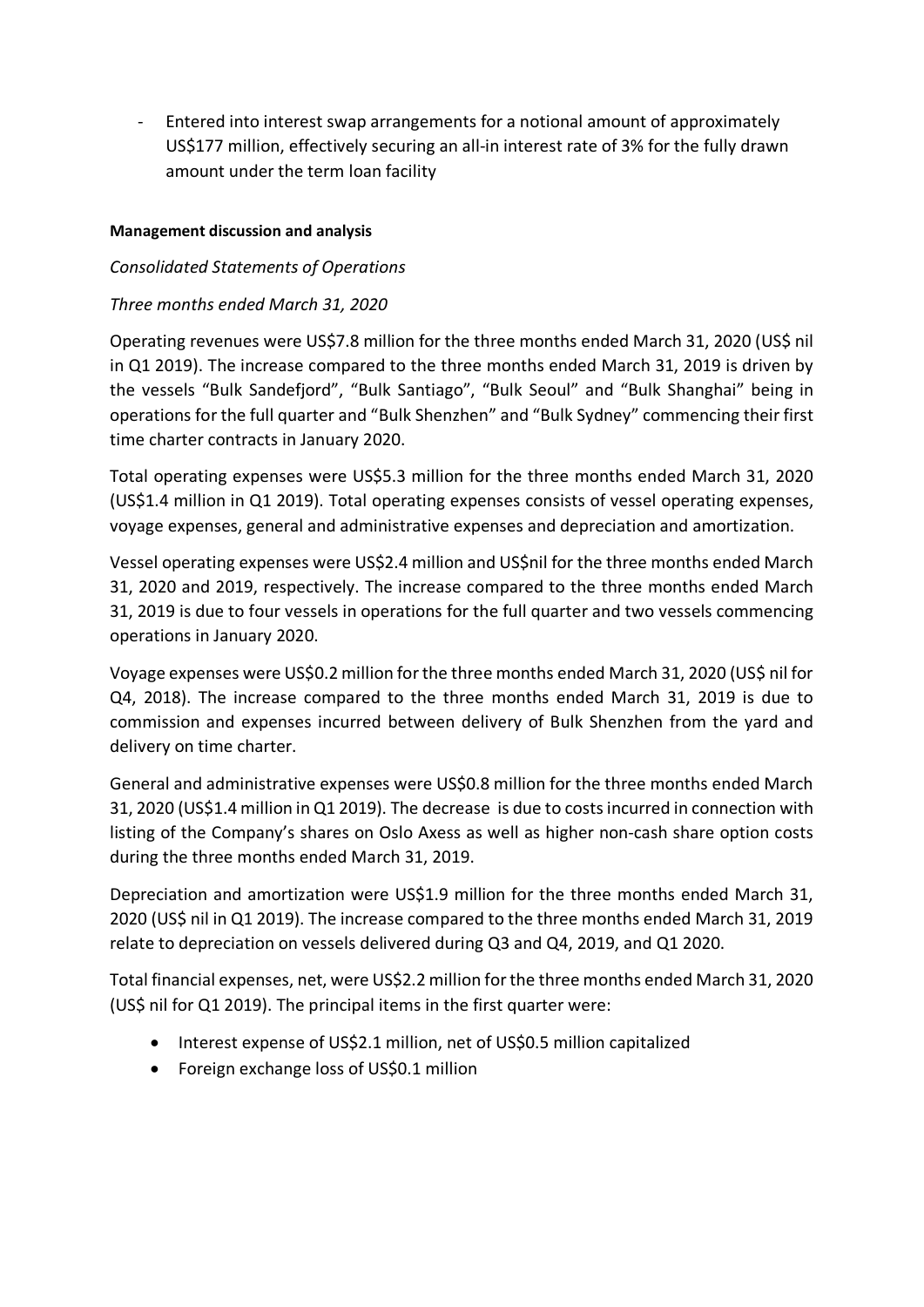#### *Consolidated Balance Sheet*

The Company had total assets of US\$338.2 million as of March 31, 2020, (December 31, 2019: US\$283.1 million). The increase in total assets of the Company is primarily driven by financing and delivery of two vessels from New Times Shipyard in January 2020.

As of March 31, 2020, equity was US\$137.1 million which corresponds to an equity ratio of 40.5%. As of December 31, 2019, equity was US\$138.1 million which corresponds to an equity ratio of 48.8%.

Total liabilities as of March 31, 2020, were US\$201.1 million (December 31, 2019: US\$145.0 million). The increase is primarily attributable to two draw-downs on the term loan facility in January 2020.

# *Consolidated Statement of Cash Flows*

# *Three months ended March 31, 2020*

Net cash provided by operating activities was US\$1.5 million for the three months ended March 31, 2020 (US\$(0.7) million in Q1 2019). The improved cash flow compared to the three months ended March 31, 2019 is due to earnings from four vessels in operations for the full quarter and two vessels commencing operations in January 2020.

Net cash used in investing activities was US\$62.2 million for the three months ended March 31, 2020 (US\$0.3 million in Q1 2019). The Company paid delivery instalments of US\$60.7 million for Bulk Shenzhen and Bulk Sydney during Q1, 2020.

Net cash provided by financing activities was US\$55.8 million during the three months ended March 31, 2020 (US\$1.4 million in Q1 2019). The Company drew US\$60.0 million on the term loan facility when the Company paid the delivery instalments for Bulk Shenzhen and Bulk Sydney.

# **Corporate Development and Financing**

The Board is pleased that the Company remained profitable during the first quarter of 2020, in spite of the challenging market conditions during the quarter. 2020 Bulkers has been profitable each quarter following the delivery of its first vessel during Q3 2019.

The Company has a solid funding situation with a cash position of approximately US\$15 million as of April 30, 2020 as well as US\$60 million of committed bank financing to cover the final yard instalments for the remaining two newbuildings.

During April, the Company entered into interest swap arrangements for a notional amount of US\$177 million, effectively securing an all-in interest rate of 3% for the fully drawn amount under the term loan facility.

Cash breakeven for the fleet, which includes expected general and administrative expenses, operating costs and debt service is estimated at US\$13,400 per ship per day for the remainder of 2020. Taking into account the fixed time-charter coverage for the four vessels trading on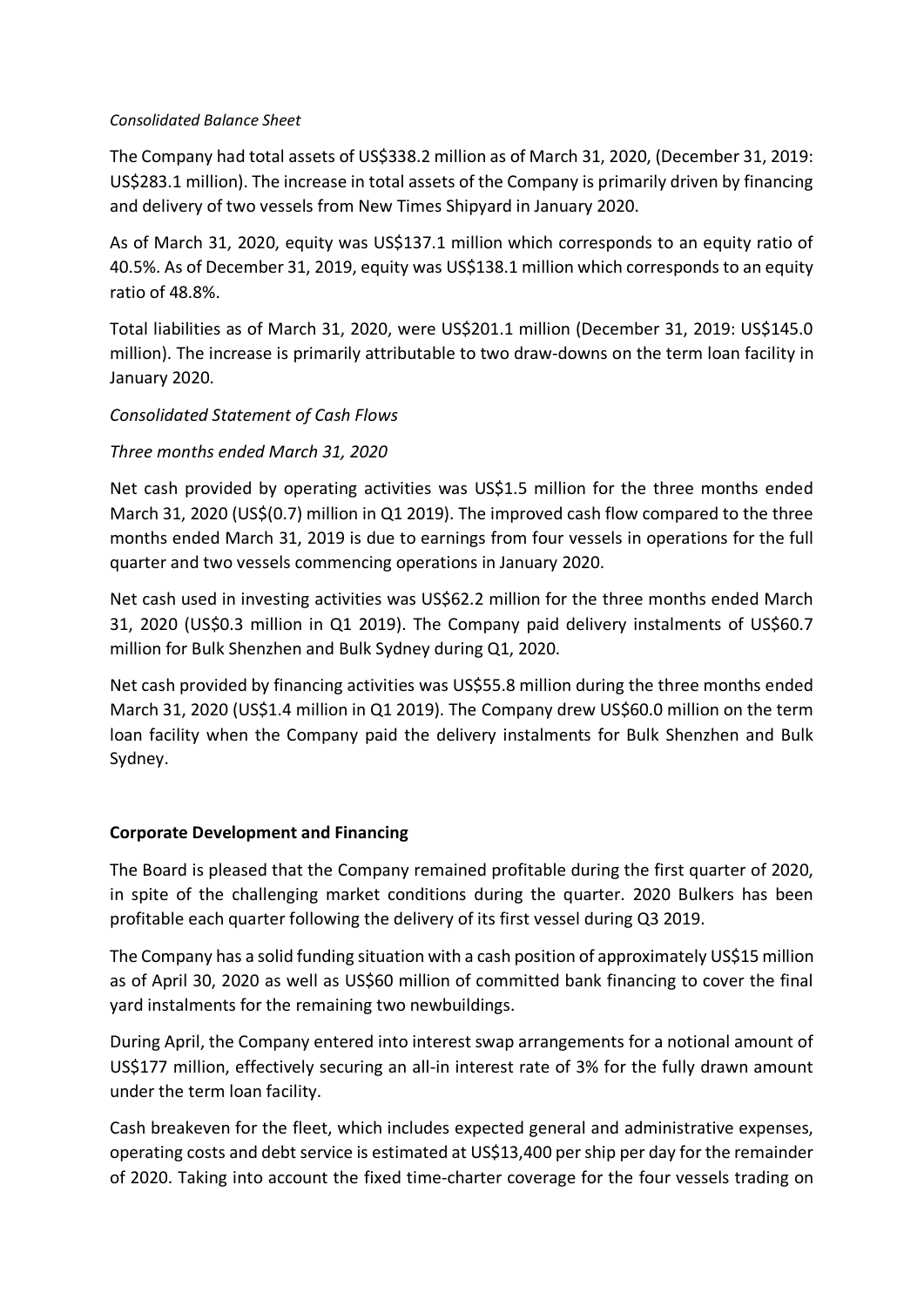fixed rate time charters, the breakeven rate for the vessels that are currently unfixed or trading on index-linked charters is estimated at US\$5,700 per ship per day.

The Company remains committed to pay out the majority of operational free cash flow generated on a monthly basis. Due to the uncertain macro environment caused by the Covid-19 virus, the Company does not expect to pay any dividends prior to the delivery of the final newbuildings in June 2020.

The Company currently has around US\$246 million of net debt including remaining capex, corresponding to approximately US\$31 million per ship. Based on the amortization profile of the debt and lease financing, debt will be repaid with approximately US\$15 million per year once all ships are delivered, corresponding to an annual average debt reduction of US\$1.85 million per ship per year following delivery.

# **Newbuilding program**

Due to travel restrictions imposed following the Covid-19 virus outbreak in China, New Times Shipyard announced force majeure, effective February 5, as the majority of their labor force was not able to return after the Chinese New Year Celebrations. Work at the shipyard gradually resumed from the end of March and delivery of the two remaining newbuildings is now confirmed for the first half of June 2020.

The Company is expected to have approximately 1,884 operational ship days for the remainder of 2020.

# **Commercial update**

The Company achieved average time charter equivalent earnings of approximately US\$15,600 per day, gross, in the first quarter of 2020. The Company's vesselstrading on index-linked time charter earned approximately US\$9,200 per day, gross, including average daily scrubber benefits of approximately US\$3,000 per day and the Company's vessels on fixed time charter earned approximately US\$21,300 per day. The Baltic 5TC Capesize Index averaged US\$4,569 per day in Q1 2020.

So far in the second quarter, the Company has achieved time charter equivalent earnings of approximately US\$18,200 per day. The Baltic 5TC Capesize Index has averaged US\$7,753 per day in the same period.

# **Chartering update**

2020 Bulkers currently has a balanced fleet employment profile, with four vessels trading on fixed rate time charters at an average rate of US\$21,600 per day, gross, as well as two vessels trading on index-linked time charters. The fixed rate charter coverage covers 80% of the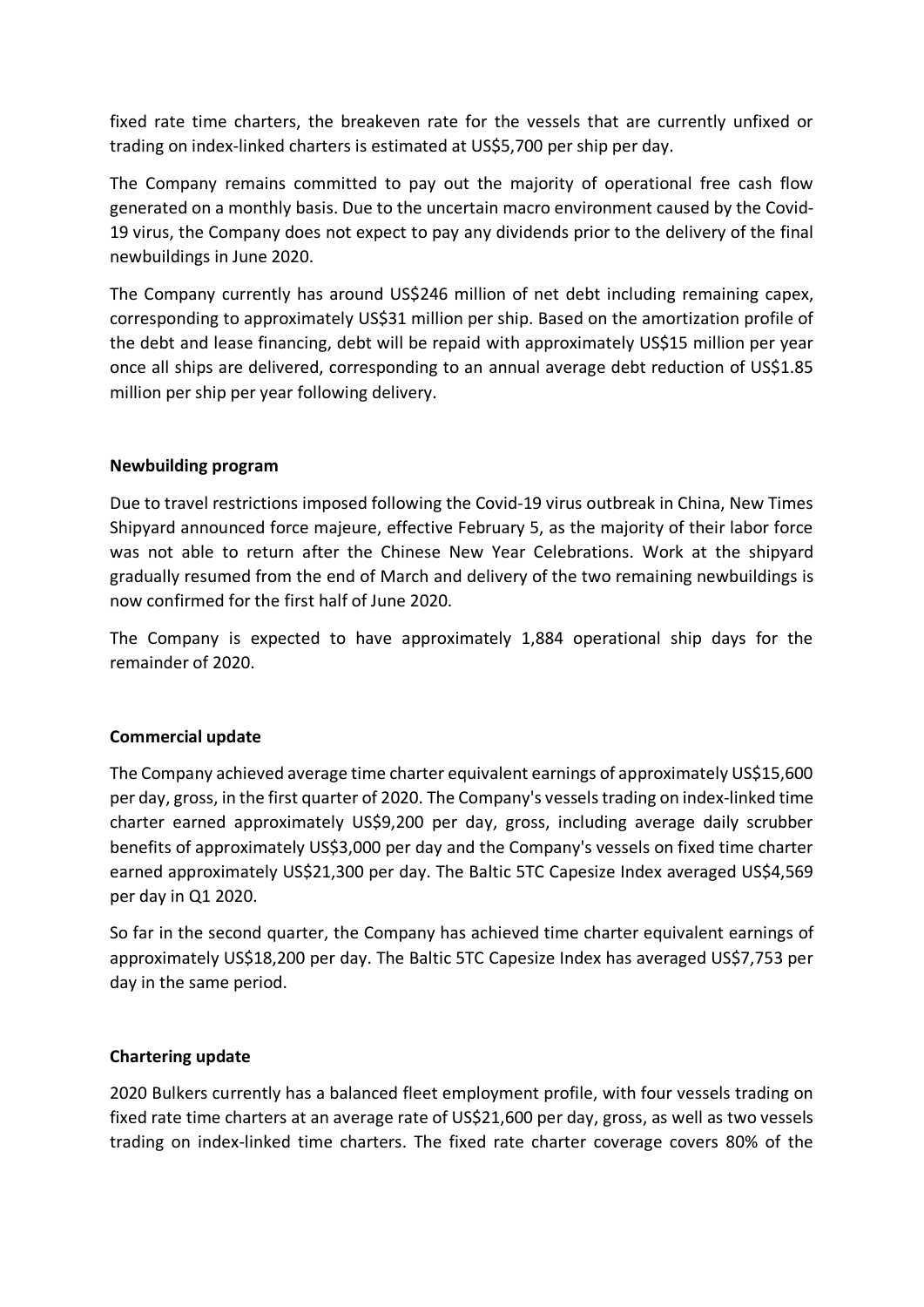operating breakeven costs, defined as G&A, vessel operating cost and debt service, for the full fleet for the remainder of 2020.

All the concluded charters represent a significant earnings premium to a standard Capesize vessel driven by the additional cargo intake and lower fuel consumption. Charterers are also paying a premium to reflect the economic benefit of our vessels' scrubbers, which still is yielding an attractive return on the scrubber investment, in spite of fuel spreads between HFO and LSFO having narrowed significantly from US\$355 per ton at the beginning of the year to US\$65 per ton today.

The Company continues to see strong interest from first class charterers for the two open vessels to be delivered in June and is continuously evaluating chartering proposals, including fixed and index-linked time charters.

As of today, the Company has fixed employment for approximately 78% of its total 1,884 operating days for the remainder of the year, of which 984 days are fixed at an average TCE rate of US\$21,600 per day and 900 days open or linked to the development in the Capesize spot market, the Company maintains significant exposure to a potential continued recovery in the capesize market for the remainder of the year

| Ship name              | <b>Delivery</b> | <b>Charterer</b> | Rate US\$                                         | <b>Charter expiry</b> |
|------------------------|-----------------|------------------|---------------------------------------------------|-----------------------|
| <b>Bulk Sandefjord</b> | Aug- $19$       | Koch             | Index linked                                      | <b>Aug-22</b>         |
| <b>Bulk Santiago</b>   | $Sep-19$        | Koch             | 19,525 until Dec 2020, index<br>linked thereafter | Nov 21 - Jan 22       |
| <b>Bulk Seoul</b>      | $Oct-19$        | Koch             | 22,250 until Dec 2020, index<br>linked thereafter | Dec 21 - Feb 22       |
| <b>Bulk Shanghai</b>   | $Nov-19$        | Glencore         | 21,919                                            | <b>Dec 20</b>         |
| <b>Bulk Shenzhen</b>   | $Jan-20$        | Glencore         | 22,673                                            | <b>Dec 20</b>         |
| <b>Bulk Sydney</b>     | $Jan-20$        | Koch             | Index linked                                      | Jan-23                |
| <b>Bulk Sao Paulo</b>  | June-20         |                  |                                                   |                       |
| <b>Bulk Santos</b>     | June-20         |                  |                                                   |                       |

The current delivery schedule and chartering status is summarized in the table below:

#### **Market commentary**

The Baltic Capesize index today stands at US\$7,872 per day having averaged US\$7,753 per day so far in the second quarter and US\$5,268 year to date.

During the first quarter, Brazilian iron ore production and exports were negatively impacted by key mining regions in Brazil experiencing up to 150% greater rainfalls than the normal level during the rainy season. Additionally Vale, Brazil´s largest iron ore producer, conducted planned repairs and maintenance resulting in production of 59 million tons, which is their lowest quarterly production figure in more than ten years. Vale´s updated production guidance for 2020 of 310-330 million tons implies that run rate production and exports of iron ore from Brazil for the remainder of the year will be approximately 40% higher than the levels seen during the first quarter. As the rainy season came to an end in the beginning of April, a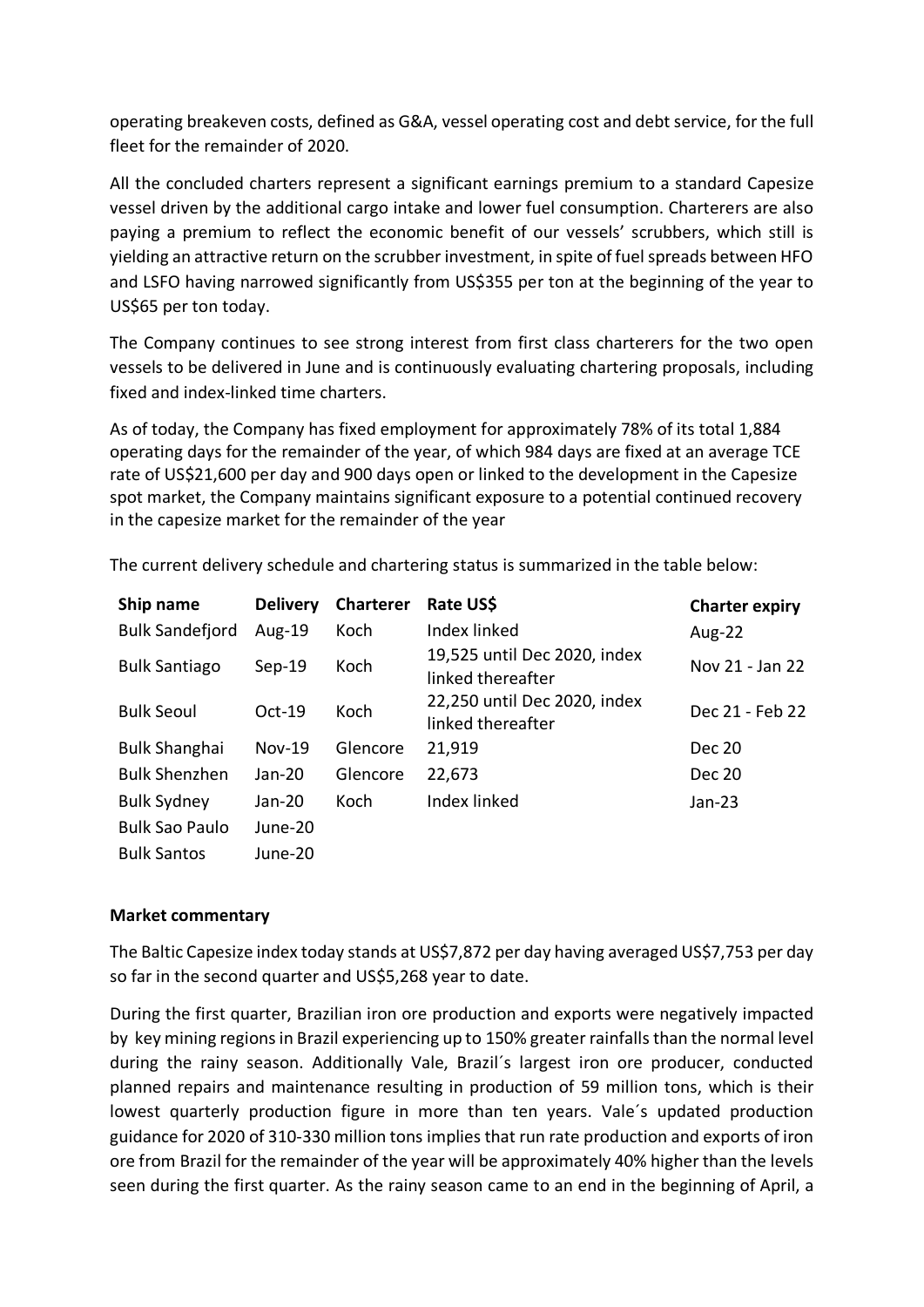gradual increase in export volumes out of Brazil has contributed to a recovery in capesize rates. Historically, there has been a strong correlation between Vale´s iron ore sales, total Brazilian iron ore exports and Capesize earnings, and thus a recovery in Capesize rates may be expected assuming Vale meets its most recent production guidance.

A scenario of recovering rates is currently also reflected in the FFA market, where the third and fourth quarter for a standard Capesize without a scrubber is trading around US\$12,500 per day.

So far, Covid-19 related disruptions to the production of iron ore in Canada, South Africa and India has disrupted an estimated 6% of global seaborne iron ore supply.

The Chinese steel industry remains the most important demand driver for seaborne iron ore, with an estimated 70% share of total imports. Chinese iron ore imports have remained stable with January to March imports 1.4% above the level seen in 2019. Chinese iron ore port inventories currently stand at around 119 million tons, 18% below the levels seen at the same time last year, implying Chinese steel production has continued to run at a high utilization rate. As a result of the slowdown in economic activity following the Covid-19 outbreak Chinese inventories of finished steel products increased sharply during the first months of the year. Following the recovery in Chinese economic activity, steel inventories have fallen 13 % from the peak in March,but are still 59% higher than a year ago.

China has since the outbreak of Covid-19 announced US\$3.5 trillion of stimulus efforts. These stimulus efforts may be expected to have a positive impact on steel demand as new infrastructure projects are expected to be sanctioned over the coming quarters.

# **Dry bulk fleet development**

The global dry bulk fleet stands at 887 million dwt as of April 1, 2020, up from 852 million dwt on April 1, 2019.

The current orderbook for dry bulk vessels currently stands at 8.54% of the existing fleet, down from 11.83% in April 2019.

A total of 1.57 million dwt has been ordered year to date (March-20), significantly less than the 6.9 million dwt ordered during the same period in 2019 (March-19).

A total of 4.88 million dwt has been scrapped year to date (March-20), compared to 2.47 million dwt for the same period in 2019 (March-19).

Vale recently announced that they will remove older 25 VLOCs from their fleet under a new risk management approach. It is assumed that these vessels that are over 20 years old and have been trading dedicated for Vale will be sold for scrap. Based on the average size of the current trading VLOC fleet, this could represent a removal of approximately 2% of the current fleet of dry bulk vessels above 160,000 dwt.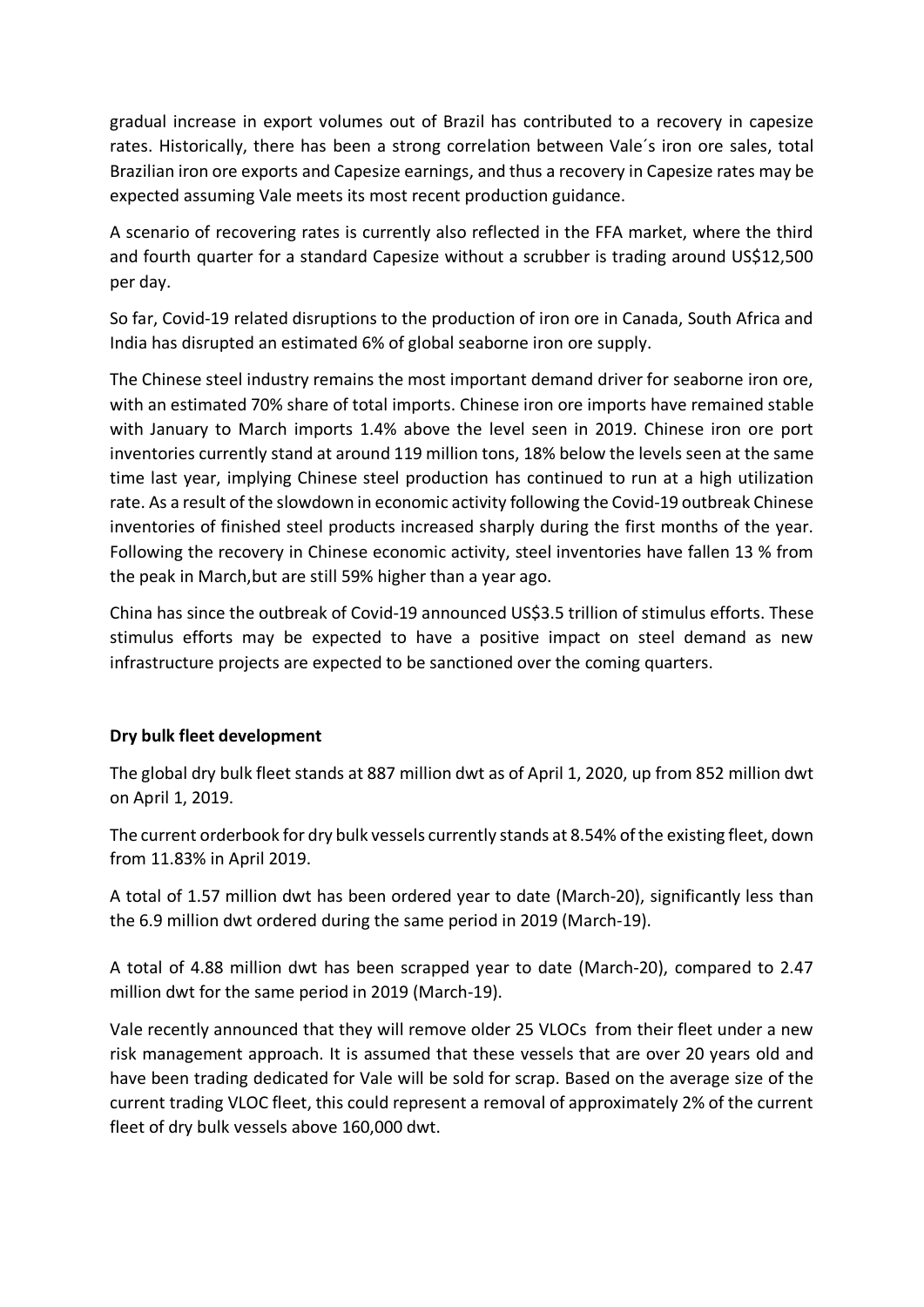#### **Outlook**

2020 Bulkers has a robust financial structure with moderate financial leverage and a solid cash position. Our operating cash breakeven, which is estimated at approximately US\$13,400 per day is significantly lower than the current 12-18 month charter assessment for a scrubber fitted Newcastlemax, which is currently in excess of US\$18,000 per day.

The Company will continue its strong capital discipline, and will remain focused on returning the majority of free cash flow to shareholders as dividends.

#### **Invitation to webcast and conference call Q1 2020 results**

2020 Bulkers Ltd. will release its financial results for the first quarter of 2020 on Thursday, April 30, 2020. A conference call and webcast will be held at 3:00 PM CET. The earnings report and presentation will be available from the Investor Relations section on www.2020bulkers.com on the same day.

In order to listen to the presentation, you may do one of the following:

Listen-only webcast (including the slide presentation): [https://edge.media](https://edge.media-server.com/mmc/p/yj68fd5d)[server.com/mmc/p/yj68fd5d](https://edge.media-server.com/mmc/p/yj68fd5d)

or you can click the "Webcast" link on [www.2020bulkers.com/investor-relations/](http://www.2020bulkers.com/investor-relations/)

Conference Call:

Dial in details, Participants:

In the 10 minutes prior to call start time, please call the appropriate participant dial-in number and enter the Event Plus Passcode stated below. Please leave any information requested after the tone.

Event Plus Passcode:...... 97703952

Standard International: +44 (0) 2071 928338

Norway (local): .............. 21 56 30 15

Norway (toll free): ......... 800 568 65

UK (local):...................... 0844 481 9752

UK (toll free):................. 0800 279 6619

US (local): ...................... 1646 741 3167

US (toll free): ................. 1877 870 9135

Participants will be asked for their full name & Conference ID.

There will be a Q&A session after the presentation.